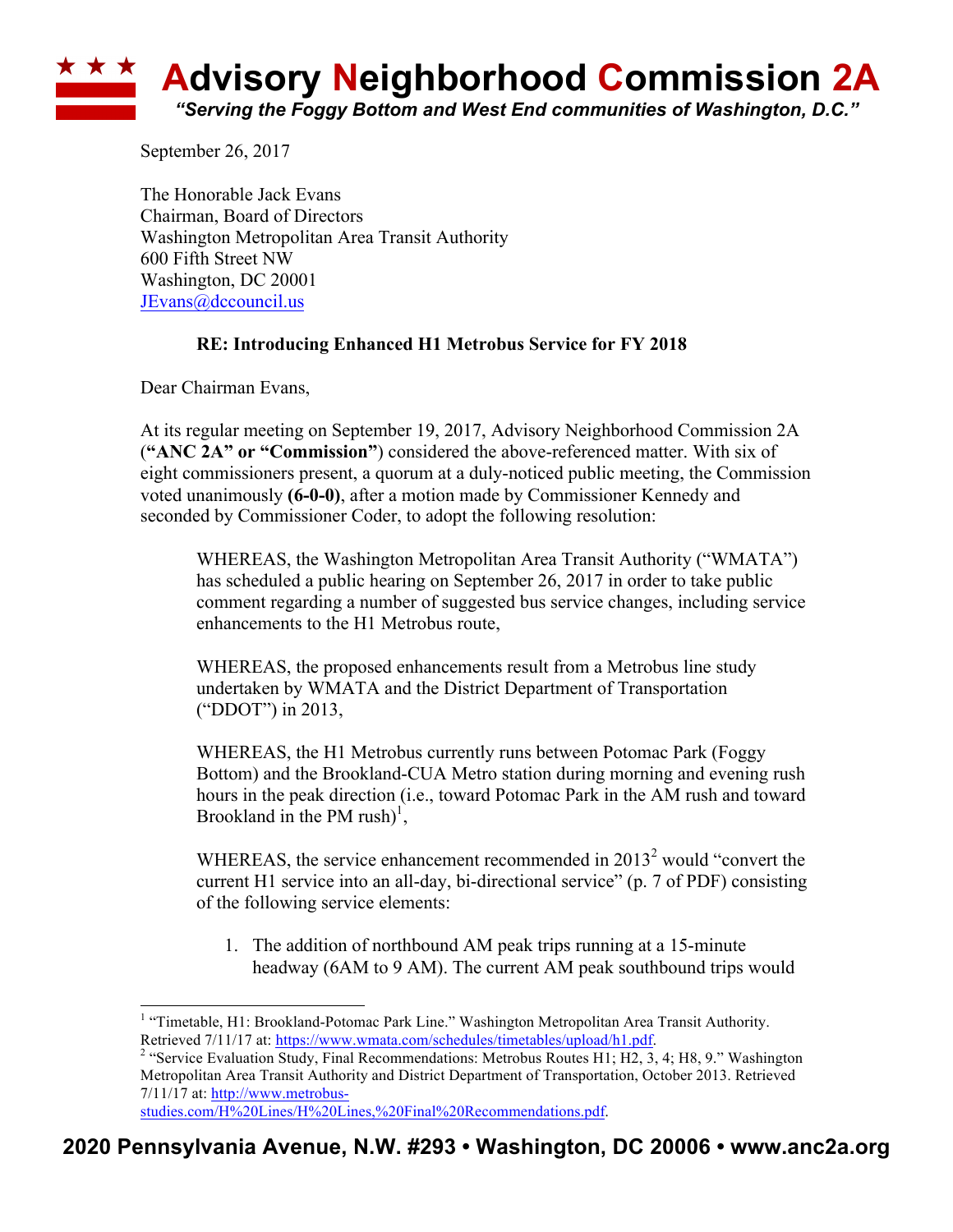

*"Serving the Foggy Bottom and West End communities of Washington, D.C."*

be modified such that there is a consistent 15-minute headway in both directions throughout the AM peak.

- 2. Midday (9AM to 3 PM) bi-directional service running every 30 minutes.
- 3. The addition of southbound PM peak trips running at a 15-minute headway (3 PM to 7 PM). The current PM peak northbound service would also be modified to run every 15 minutes throughout the PM peak.
- 4. Evening (7 PM to 10 PM) bi-directional service running every 30 minutes.

WHEREAS, a full-time, weekday line along this corridor would fill a gap in existing transit service between the Foggy Bottom and Dupont Circle neighborhoods – both of which are densely-populated employment centers adjacent to the western portion of the Central Business District and are home to nationally and regionally significant cultural and educational amenities,

WHEREAS, this line would also provide a direct connection where none currently exists between Foggy Bottom and the densely-populated Columbia Heights neighborhood, which has evolved into a major retail destination for area residents within the past ten years,

WHEREAS, full-time service on this line would enable our residents – particularly seniors and those with chronic medical conditions – to access medical services provided in or adjacent to the campus of Washington Hospital Center, which is ill-served by existing transit connections from the neighborhood but which would be served directly from this line,

WHEREAS, according to figures from a March 2013 H Line Productivity Report<sup>3</sup>, the current H1 service is by far the most productive of this line series, as measured in the following distinctions:

- Highest Cost Recovery from Fares (37.19%, more than 2.5 times the WMATA standard and over 7% greater than the next-highest mark – for Saturday H2/H3/H4 trips) (p. 33 of PDF)
- Most Boardings Per Trip (43.9, more than 4.5 times the WMATA standard and 14.8 boardings more than the next-highest mark – for weekday H2/H3/H4 trips) (p. 33 of PDF)
- Lowest Subsidy per Passenger (\$2.03, nearly one-third of the WMATA standard and \$0.19 lower than the next-closest mark – for Saturday H2/H3/H4 trips) (p. 34 of PDF)
- Most Boardings per Revenue Mile (6.9, nearly seven times the WMATA standard and 2.4 greater than the next-closest mark – for weekday H8/H9 trips) (p. 34 of PDF)

 <sup>3</sup> "Metrobus Service Evaluation Study, Transit Service Assessment: Metrobus Routes H1; H2, 3, 4; H8, 9." Washington Metropolitan Area Transit Authority. October 2013. Retrieved 7/11/17 from: http://www.metrobusstudies.com/H%20Lines/H%20Lines,%20TM1,%20Transit%20Service%20Assessment.pdf